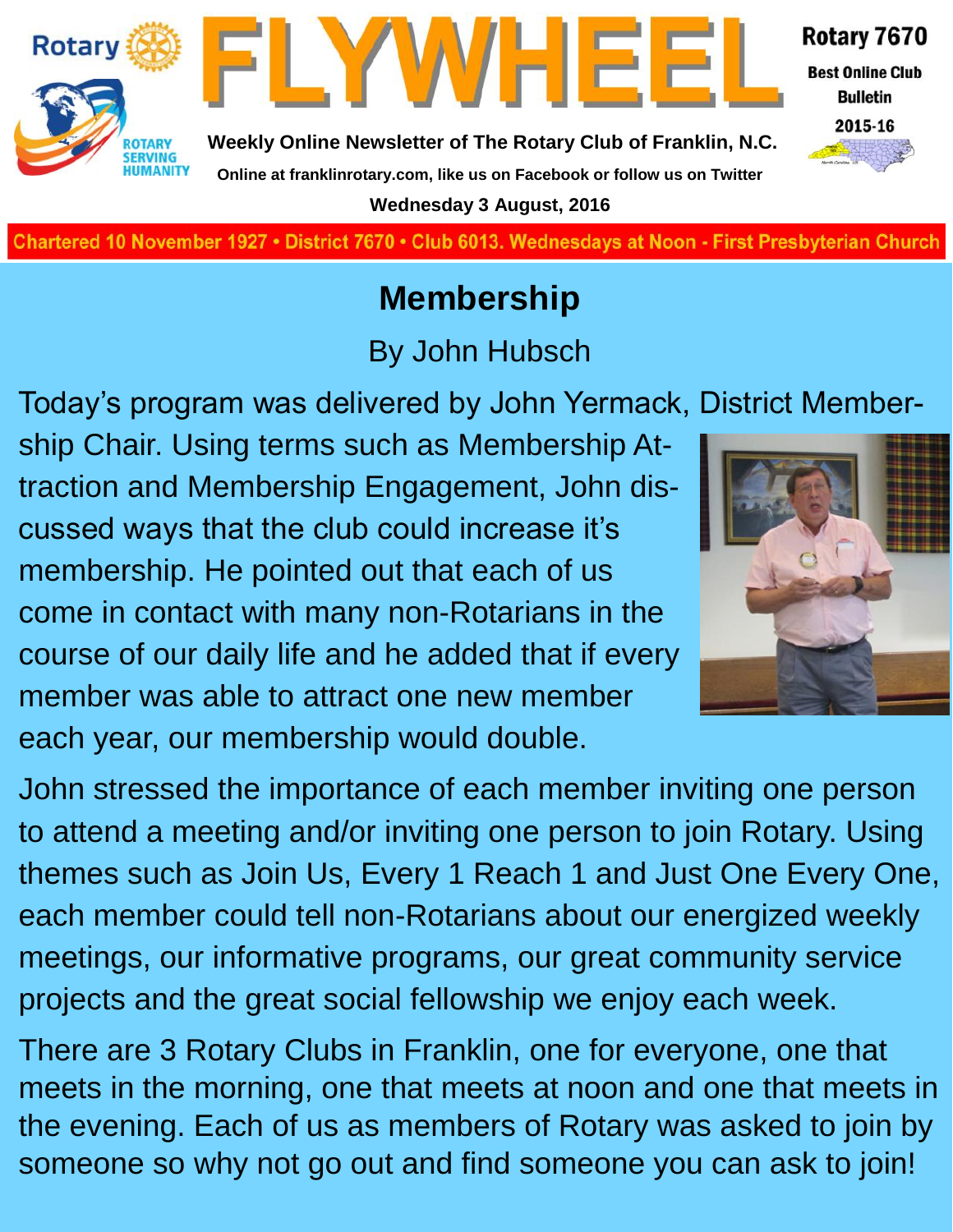



Rotary 7670

**Best Online Club Bulletin** 



**Weekly Online Newsletter of The Rotary Club of Franklin, N.C. Online at franklinrotary.com, like us on Facebook or follow us on Twitter Wednesday 3 August, 2016**

**Charted November 29, 1927 • District 7670 • Club 6013 Wednesdays at Noon - First Presbyterian Church**

#### **Rickman 2016..Awesome AGAIN!**

The club's one and only fundraiser was held this past Saturday Night. Our own Debbie Tallent and Eric Drexler split the grand prize but the club and all it does for our community

and world wide was the big winner. Early reports have it netting almost \$46,000! The evening club made almost \$1800! Thanks to all who helped with the effort and to John Short and John Yermack for leading the charge!













## **Congrats Rickman Winners!**

Rotarian Debbie Tallent was one of the grand prize winners from Saturday

Night's Rickman Fundraiser as she won \$5000. She split the \$10,000 grand prize with Fred Drexler's son Eric. Congrats Deb!



#### **BREW Fellowship Meeting Aug. 18th**

For those of you in the BREW Fellowship or if you are in-

terested in joining, please plan to attend the next BREW Fellowship Meeting Thursday Aug. 18th at Lazy Hiker. 530p. See you there!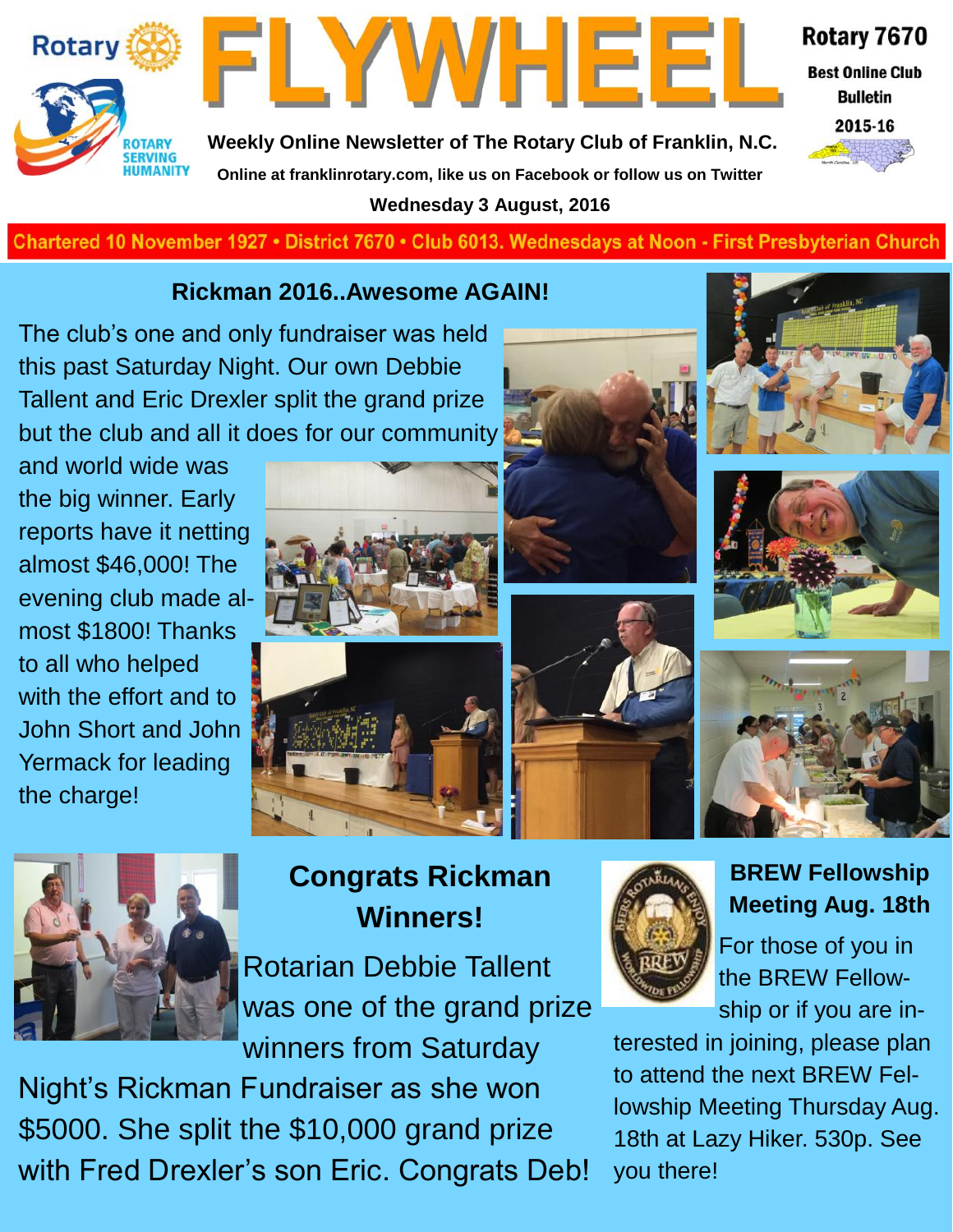

**Weekly Online Newsletter of The Rotary Club of Franklin, N.C. Online at franklinrotary.com, like us on Facebook or follow us on Twitter**

FLYWHEE

**Wednesday 3 August, 2016**

**Charted November 29, 1927 • District 7670 • Club 6013 Wednesdays at Noon - First Presbyterian Church**

**If Need help Using DacDb heres some instructions….**

DacDb is our district data base and is a key source of communication or information gathering amongst our district. If you are in need of help getting on to DacDb here are some steps to take..

\*go to club website franklinrotary.com

\*click on district website link at top of the page

\*click on the link to rotary7670.org

\*click "login" at top right

\*enter your email address in the user name field then your RI number as password (on Rotarian Magazine label)

\*then enter club number "6013" underneath password

\*click "My Club" in the top menu and you are in.

Any questions please see PDG Dennis or Patsy

**Helping Our Inbound Student Feel Welcome…**

**PDG Dennis passed around post cards on Wednesday August 3rd for members to fill out as he will be sending these to Italy to our inbound** 



**student to help make her feel comfortable with the upcoming transition to the school year here.** Beatrice will come to Franklin middle of this month for the 2016—2017 school year. We are looking forward to having Beatrice join us for as many Rotary meetings as her schedule allows. **We do need some help with welcoming her to the new school year here and transportation to events, etc. If you are interested please see President Lenny!** 

#### **District Grant and Foundation Seminar**

Club leaders-President, PE, Foundation Chairs..please plan to attend the seminar Saturday August 13th AB Tech. Registration 8a..seminar 830a-2p. Cost \$10 (lunch provided). Please register on DacDb. Great information and required for future grants!

> **Rotary** Club Of Franklin

## **Rotary Service 8/10**

Greeter: Wayne Swank

Prayer/Pledge: Derek Roland



#### Rotary 7670

**Best Online Club** 

**Bulletin** 

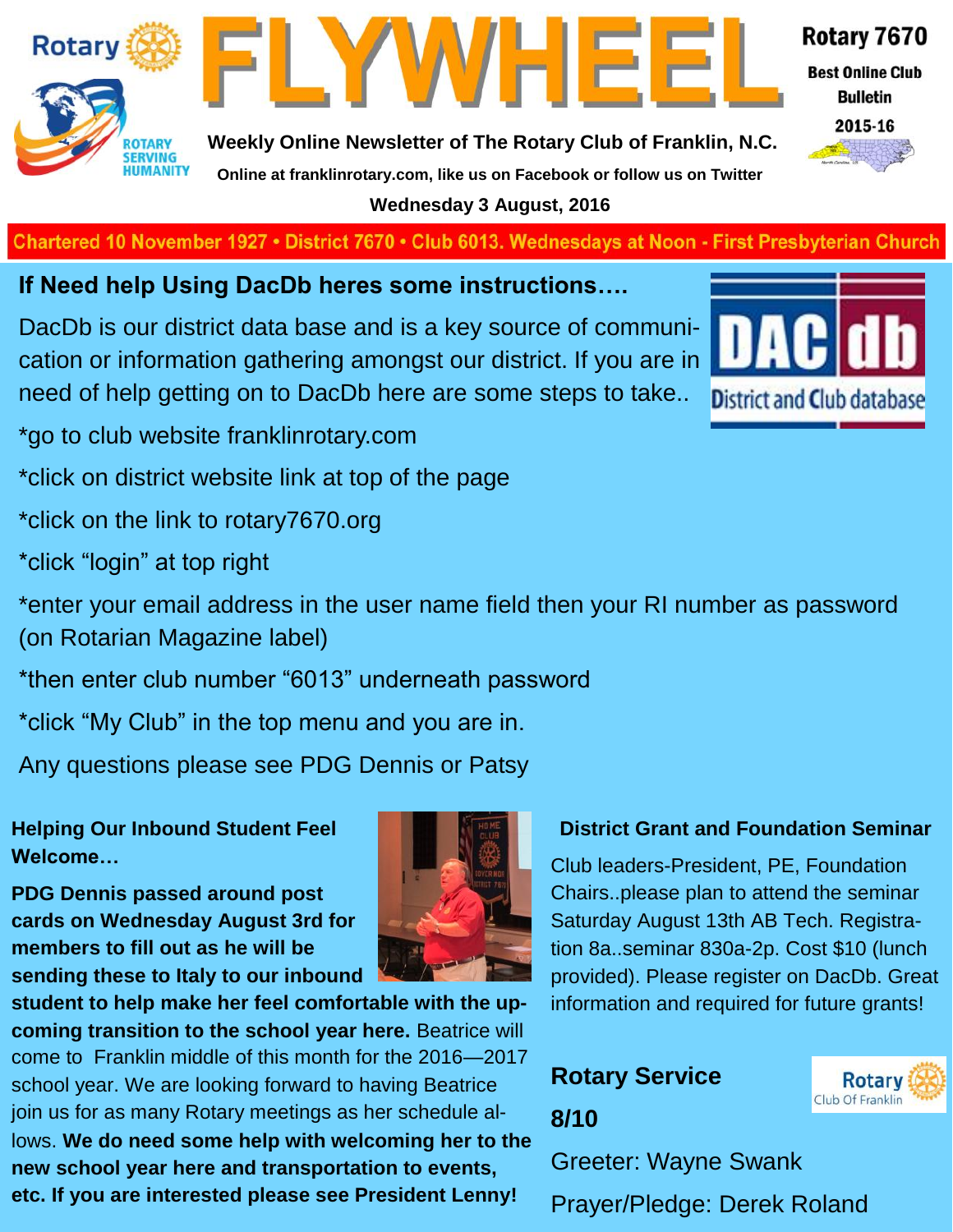



Rotary 7670 **Best Online Club Bulletin** 

2015-16

**Weekly Online Newsletter of The Rotary Club of Franklin, N.C. Online at franklinrotary.com, like us on Facebook or follow us on Twitter**

**Wednesday 3 August, 2016**

**Charted November 29, 1927 • District 7670 • Club 6013 Wednesdays at Noon - First Presbyterian Church**

## **Notes From the Top**

This last week has been a blur. Following the final planning meeting for the Roy Rickman Scholarship Fundraiser, we fell right into the Folkmoot Cookout and Parade. Our Rotary Club along with the town of Franklin had agreed to host the Folkmoot Group from Waynesville for the first time with a cookout and parade.



Thanks to the town for organizing the Parade Logistics and a

special thanks to Larry Hollifield and Tom James for organizing the cookout. Larry and Tom with the help of Summer, the Mayor and a handful of Rotairians provided the 120+ troupe with a fun cookout. These kids could eat, I think we planned for about 300 hot dogs and those were gone in a few minutes. At the end of the day, it was great to have an International Day in Franklin. The parade was well attended and the performances at the town Gazebo were excellent. Thanks to all who made this possible.

Just two days later we were setting up for the Fundraiser. Everyone came together to make this a success. The money and time we spent was a small price to pay for the almost \$46,000 we netted which will be used for local student scholarships and other humanitarian needs. I cannot begin to name all the Rotarians who gave of their time and their talents to make it so successful, two names that rise to the top for being the guiding light were John Yermack and John Short. Thank You.

The silent auction, the cake sale and the cruise all were great additions to the event. Besides the money we raised, these three add-ons create a great experience for our supporters who come for the meal, for seeing old friends and walking away with some special item or cake.

Again, I am amazed at what our Rotary Club can and does do in the community every single day. You all are the GREATEST. THANK YOU.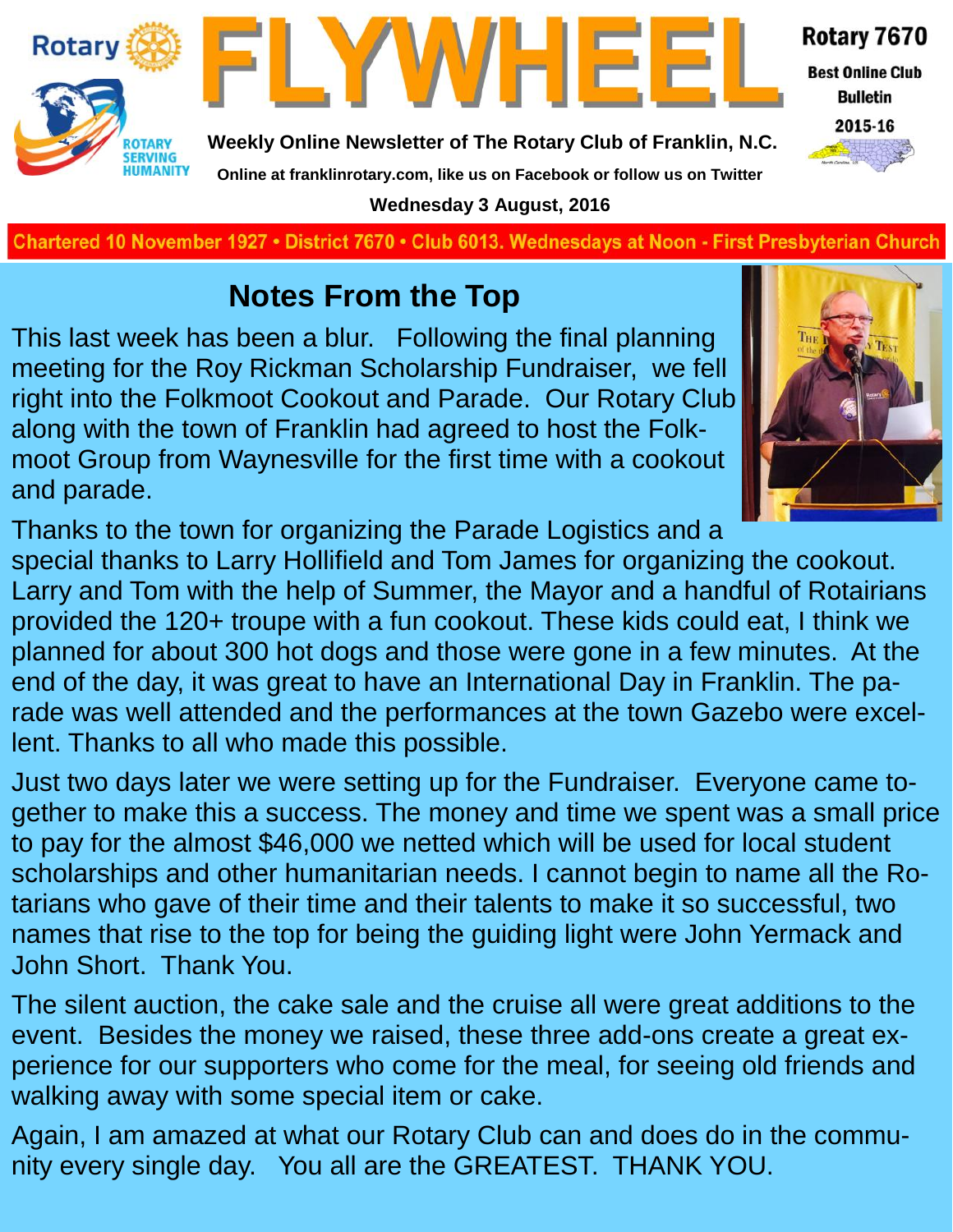

**Best Online Club Bulletin** 

2015-16



**Weekly Online Newsletter of The Rotary Club of Franklin, N.C. Online at franklinrotary.com, like us on Facebook or follow us on Twitter Wednesday 3 August, 2016**

FLYWHEE

**Charted November 29, 1927 • District 7670 • Club 6013 Wednesdays at Noon - First Presbyterian Church**

### **You Still have a Good Opportunity to a LOW Registration Fee for the 2017 RI Convention in Atlanta**

This is a once in a lifetime opportunity. Cost of registration has gone up a little bit but you can still register for **ONLY \$340** until December15) Here's the link for registering for the convention…[www.riconvention.org/en/atlanta](http://www.riconvention.org/en/atlanta) **Also you need to hurry because hotel rooms in Atlanta are booking Fast!!!! Here is some additional incentives for registering NOW!…** You can still get \$65 re-imbursement AND earn a PHF for your club by registering the highest percentage of Rotarians in your club category size for the International Convention in Atlanta June 10-14, 2017 AND a PHF for registering the highest percentage of Rotarians in your club

category size for the Young Leaders and District Conference in Hickory April 28-30, 2017!!

## **Fred's Funnies…**

\*The fattest knight at



**Board Meeting Aug. 16th!**

lle a sh

Our club's board meeting for August will be held at Lazy Hiker Tuesday August 16th 530p. This is a great way to make up if you have missed a meeting.



ATLANTA 201

**Rotary Direct!**

Foundation co-chair Mike Norris stressed the importance and ease of con-

tributing to the foundation through Rotary Direct. Go to rotary.org or see Mike if you would like to contribute through direct now!

King Arthur's round table was

Sir Cumference. He acquired his size from too much pi.

\*I thought I saw an eye-doctor on an Alaskan island,

but it turned out to be an optical Aleutian

\*She was only a whisky-maker, but he loved her still.